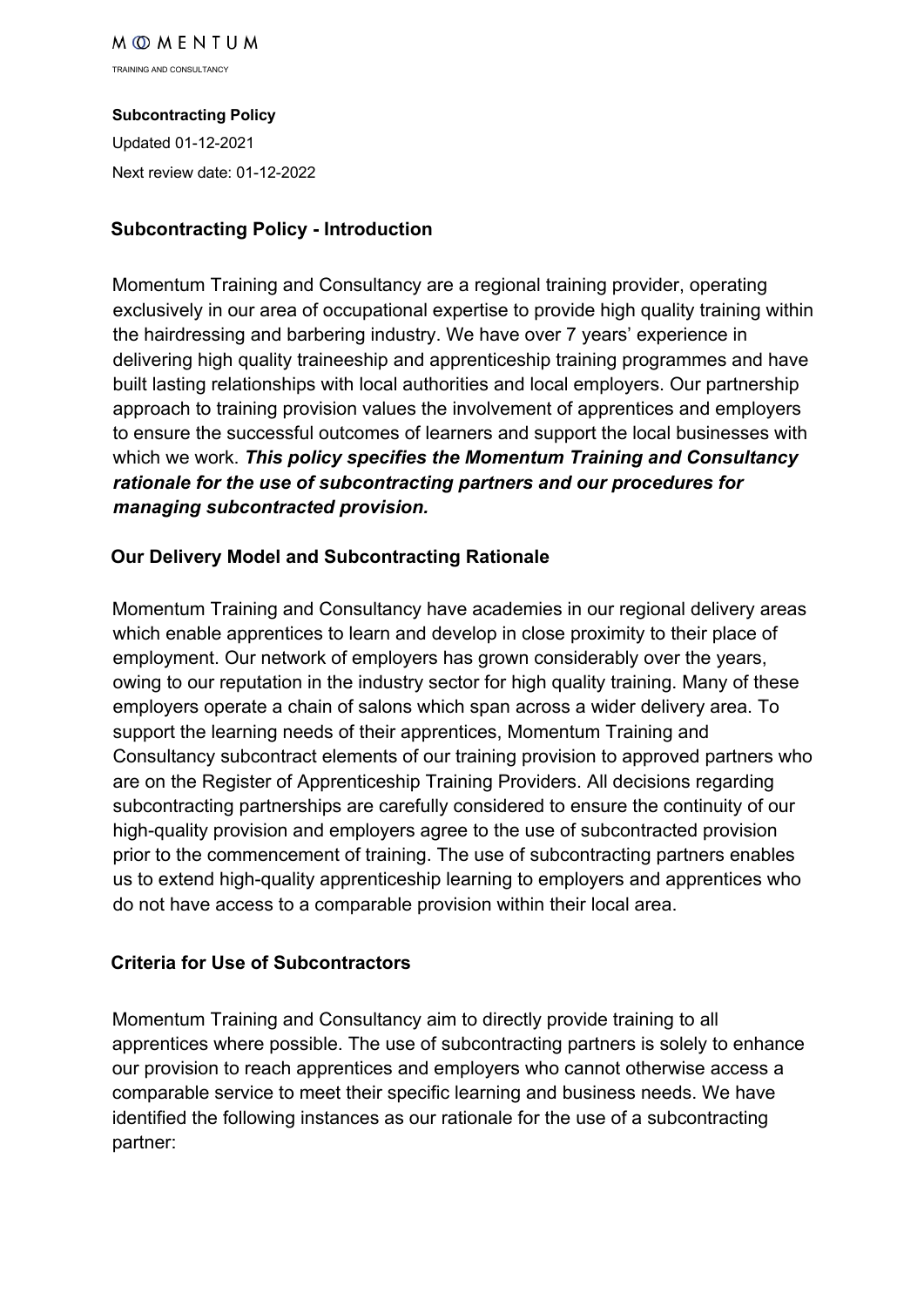TRAINING AND CONSULTANCY

#### **Subcontracting Policy**

Updated 01-12-2021

Next review date: 01-12-2022

- Where a lack of adequate industry specific training opportunities are available to learners and employers within reasonable distance to their locality
- Where local training provision limits the learning and development opportunities of learners
- To reduce inequalities caused by socio-economic disadvantage and/or protected characteristics in accordance with the Equality Act 2010 where it is identified that a lack of adequate training opportunities in a geographical area may limit outcomes for individuals

Momentum Training and Consultancy work with a small and carefully selected number of subcontracting partners to maintain a high-quality provision. This allows us to work closely with partners to quality assure delivery and commit to our role in each apprentice's journey.

#### **Selection Process and Quality Assurance**

Momentum Training and Consultancy take full responsibility for managing the training provision of all our subcontracting partners. We have a dedicated Quality Assurance team who oversee subcontracted delivery and are committed to ensuring that highquality training is provided to all learners and employers.

Where the need for subcontracted provision is identified, the opportunity is communicated to all suitable parties within the geographical area that training provision is required. Selection of our subcontracting partners is undertaken as part of a rigorous process which is fair and transparent. All potential partners must participate in thorough due diligence, including but not limited to: RoATP status; financial health checks; inspection of premises for delivery; interviews with principals to assess suitability; evaluation of delivery experience; and qualifications amongst staff. Potential partners who pass due diligence are given further consideration as to the value their training provision would bring to learners and employers before selection. A written agreement must be in place between Momentum Training and Consultancy and the subcontracting partner before the recruitment, teaching and/or assessment of any learners can take place.

Momentum Training and Consultancy work closely with subcontracting partners to maintain high standards of learning and assessment for all learners and employers. Momentum Training and Consultancy attend the premises of subcontracting partners throughout each learner's time on programme as part of our regular performance management process.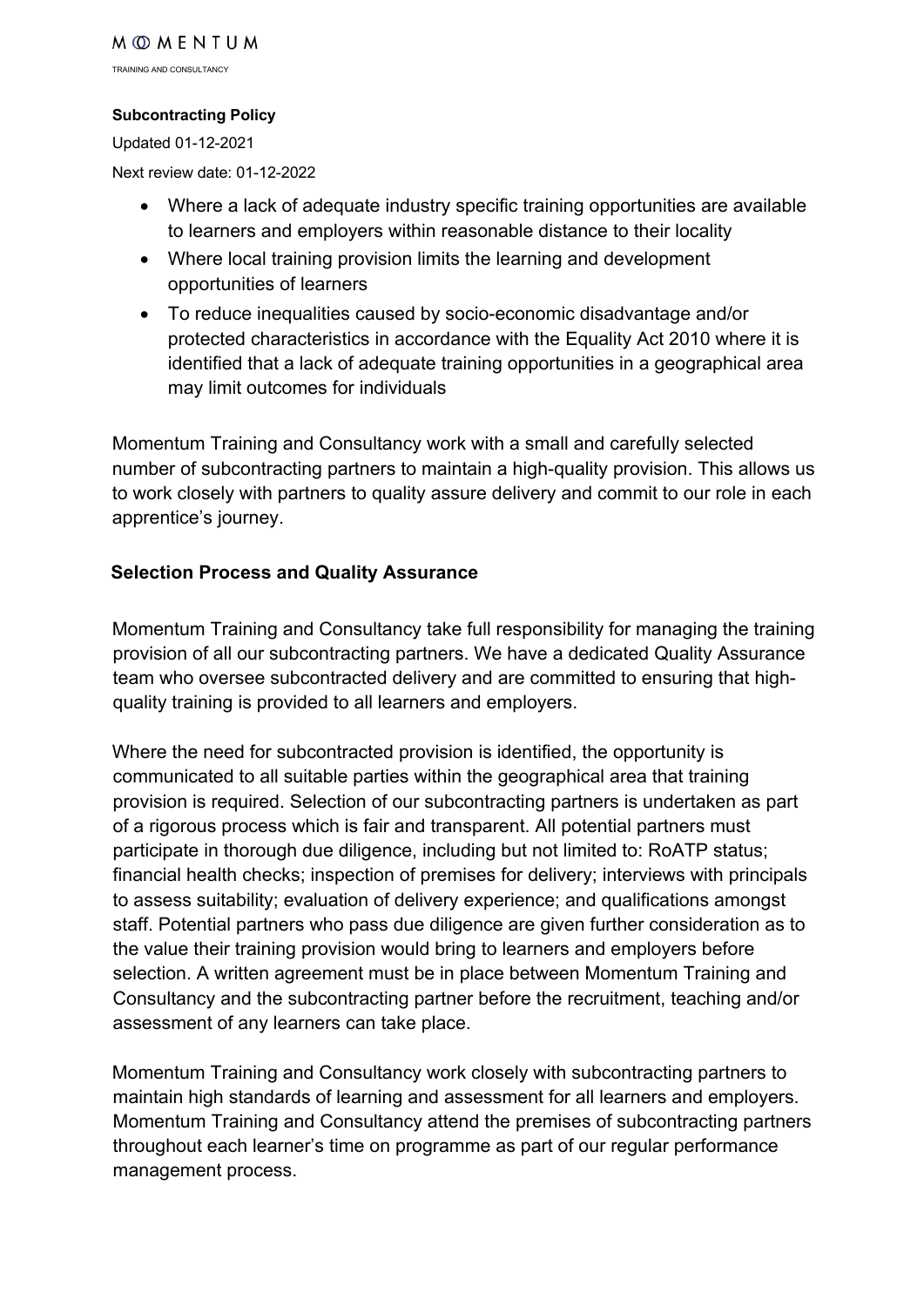#### **Subcontracting Policy**

Updated 01-12-2021 Next review date: 01-12-2022

Momentum Training and Consultancy take responsibility for quality assurance processes which include, but are not limited to:

- Carrying out Health and Safety checks prior to commencement of training at the subcontracting partners delivery premises and periodically thereafter – length of time between checks is dependent on outcomes of prior checks in accordance with our risk-based assessment process.
- Undertaking 12-weekly learner reviews at the subcontracting partners delivery premises.
- Assessing the quality of teaching and learning provided by subcontracting partner staff biannually.
- Collecting and evaluating continuing professional development (CPD) records annually for all involved in programme delivery on behalf of the subcontracting provider.
- Quarterly analysis and reporting of subcontracting partner performance data to Momentum Training and Consultancy directors and subcontracting partner principals.
- Quarterly meetings with subcontracting partner senior managers to discuss performance data and address any issues. Frequency may increase if performance data highlights any concerns.
- Visiting subcontracting partners premises at short notice and/or unannounced to assess quality of training provision. Frequency determined by quarterly performance data analysis.

## **Our Contracted Responsibilities**

Written agreements between Momentum Training and Consultancy and each subcontracting partners will include, as a minimum, the following:

• The range and scope of services to be provided by Momentum Training and **Consultancy**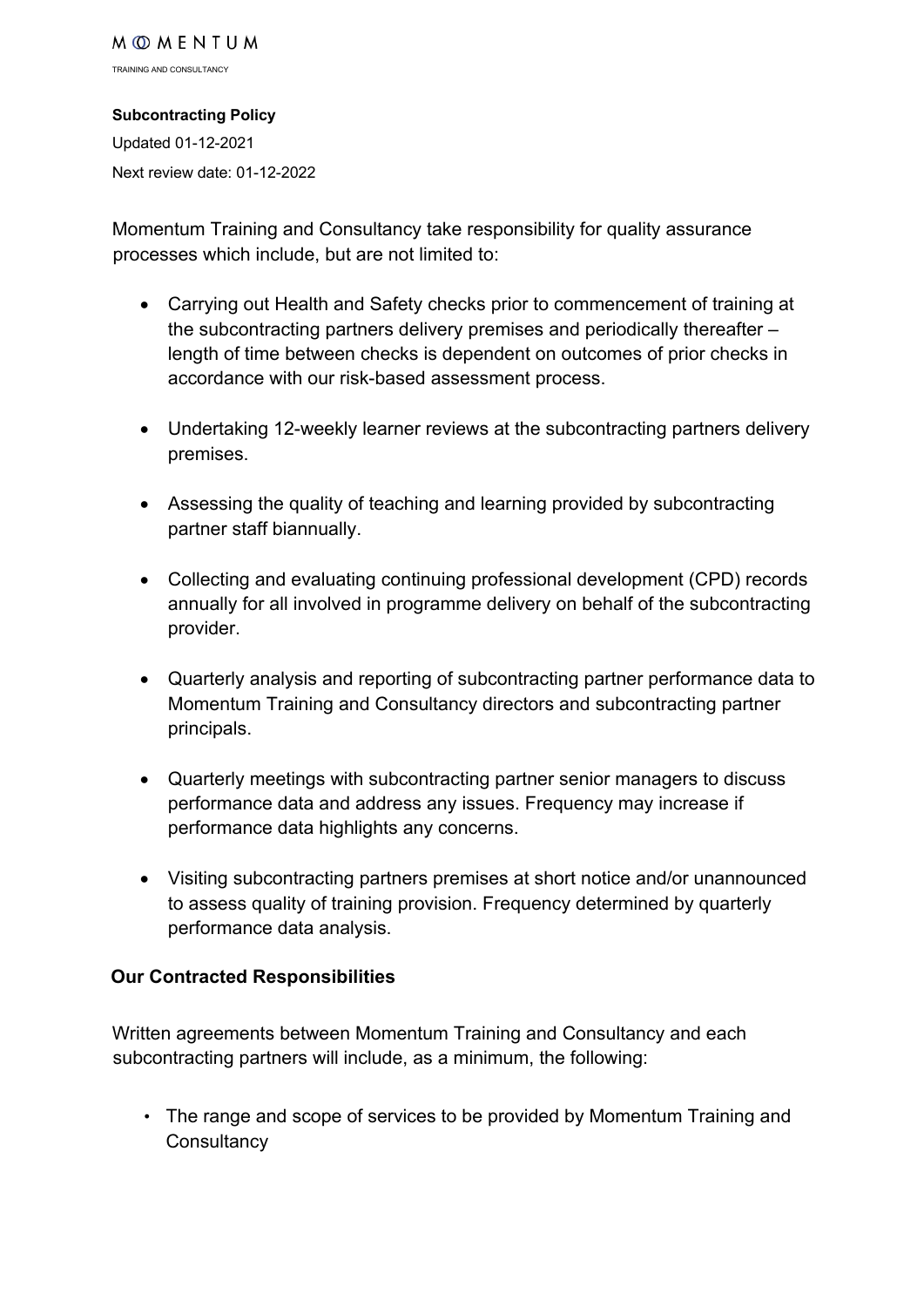TRAINING AND CONSULTANCY

#### **Subcontracting Policy**

Updated 01-12-2021

Next review date: 01-12-2022

- Management fee rates, clear identification of any additional charges and allowable expenses and payment processes
- All requirements and responsibilities of the subcontracting partner

Momentum Training and Consultancy will be accountable for key elements of training provision for all learners allocated to a subcontracting partner, which will include, but is not limited to:

- Managing relationships with all **employers** throughout their learner's time on programme, including responsibility for obtaining signed employer agreements before commencement and maintaining regular contact to ensure that the training provision meets their business needs.
- Supporting and quality assuring **all subcontracted delivery**, including safeguarding, PREVENT duty, equality and diversity, health and safety, quality of teaching and assessment and reviewing and facilitating any additional support needs of learners.
- Ensuring the wellbeing and learning needs of all **learners** are met, reviewing these regularly by communicating directly with all learners throughout their time on programme. Momentum Training and Consultancy will be accountable for establishing each learner's eligibility status prior to commencement of learning and will conduct a thorough induction process to identify any additional support needs and implement the appropriate support. Where subcontracting partners can facilitate additional support to learners, Momentum Training and Consultancy will audit support provision to ensure that the learner's needs are being met to a high standard.

## **Support Provision for Subcontracting Partners**

Momentum Training and Consultancy will support all subcontracting partners to deliver high-quality training to all learners. The following support activities are provided to all subcontracting partners as a minimum; however, we assess each partner's needs individually and additional support may be provided where identified.

• Each subcontracting partner is allocated a dedicated Momentum Training and Consultancy advisor who will be responsible for overseeing all activities concerning subcontracted training provision. This person will have extensive experience in managing delivery and assessment, as well as administrating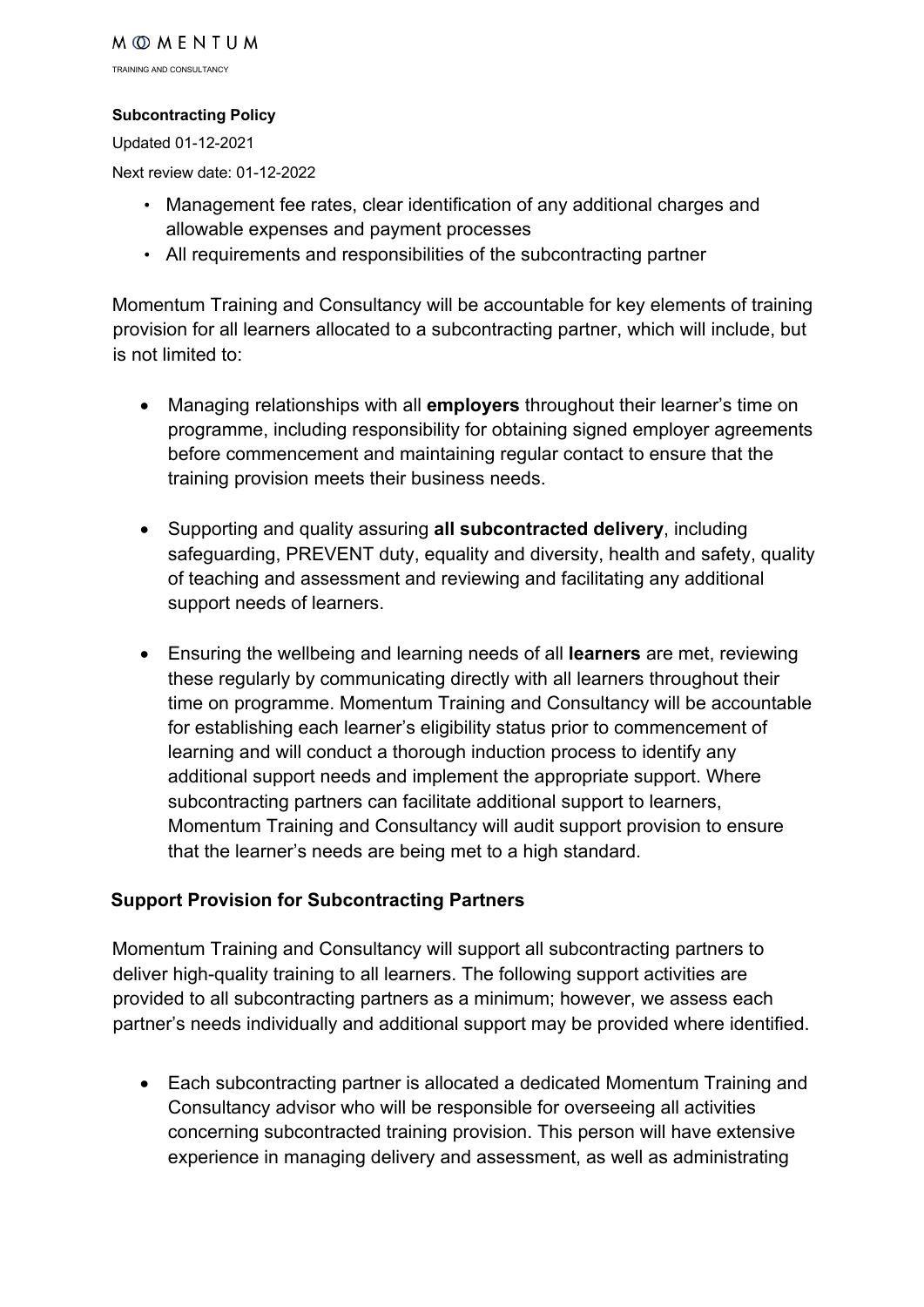TRAINING AND CONSULTANCY

#### **Subcontracting Policy**

Updated 01-12-2021 Next review date: 01-12-2022

> training provision, and will be on hand to provide advice and guidance to partners, learners, and employers.

- Momentum Training and Consultancy will hold full responsibility for the registration of learners with awarding organisations and manage all aspects of the awarding organisation administration on behalf of subcontracting partners, to include activities such as exam registration, end point assessment processes and certification. Subcontracting partners will have full access to our admin support staff to ensure learners are supported in a timely manner.
- Momentum Training and Consultancy will support subcontracting staff through regular quality assurance reviews to ensure that all provision is compliant with ESFA and awarding organisation regulations. All aspects of programme delivery will be monitored, and feedback given to maintain high standards of training.
- Momentum Training and Consultancy will provide all learning and teaching resources to subcontracting partners to ensure delivery is consistent with our own high-quality provision. Use of resources will be monitored and support is provided to ensure subcontracting partners are using resources to enhance learning outcomes for all learners.
- Momentum Training and Consultancy give all subcontracting partners and subcontracted learners access to quality resources to enhance training provision, including awarding organisation resources such as SmartScreen and Pivot Point, BKSB, online exam systems and online Safeguarding and PREVENT training resources.
- Momentum Training and Consultancy require subcontracting partners to attend all standardisation meetings and programme update briefings alongside our own staff members to maintain quality provision that is compliant with the latest guidance. This includes but is not limited to: Safeguarding procedures; PREVENT duties; RoATP requirements; GDPR compliance; Programme delivery updates; Functional Skills provision; ESFA evidence requirement updates; Health & Safety updates; and all other updates relevant to our occupational area of training provision.
- Momentum Training and Consultancy hold full responsibility for ensuring subcontracting partners are compliant with the legal obligations of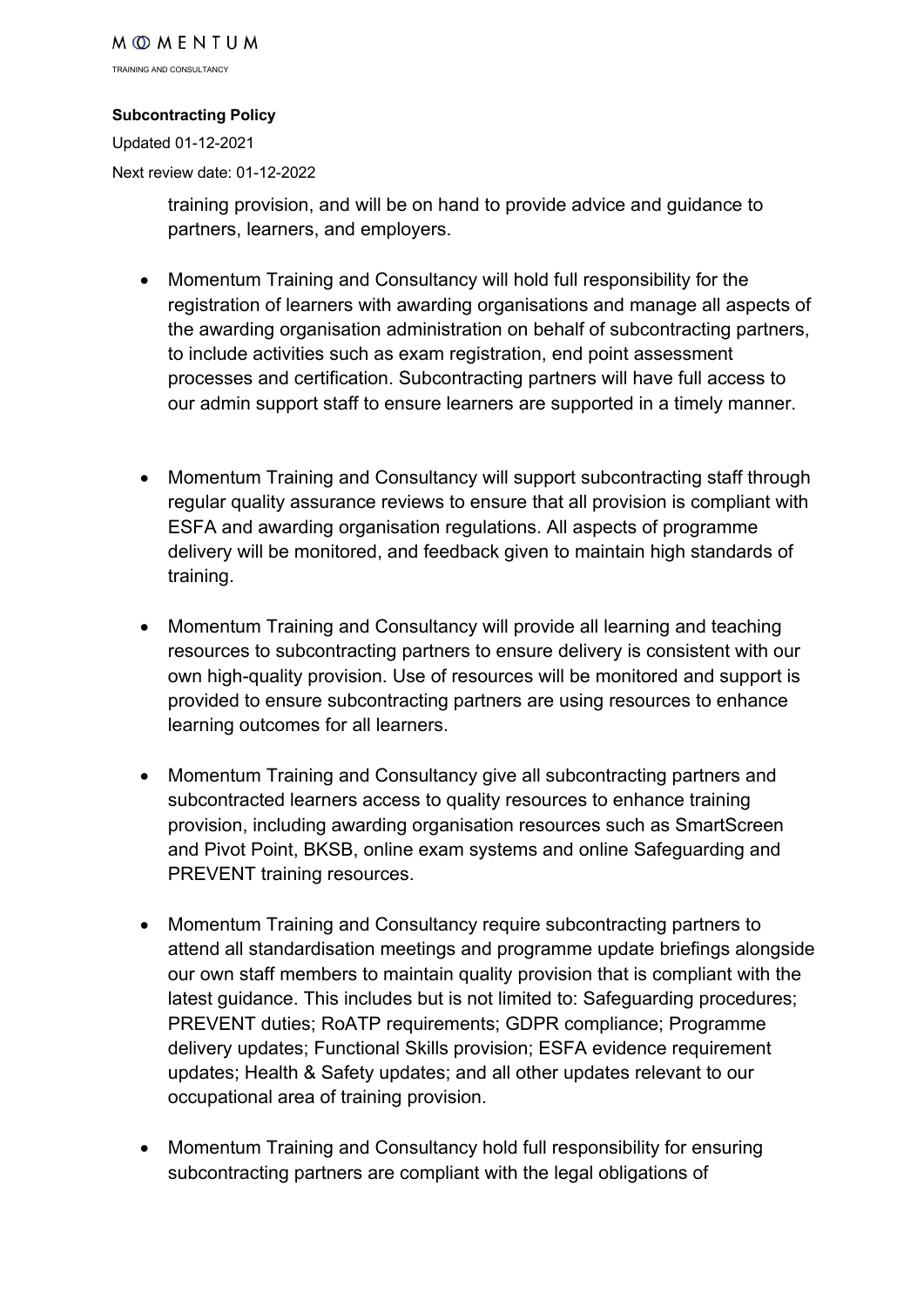TRAINING AND CONSULTANCY

#### **Subcontracting Policy**

Updated 01-12-2021 Next review date: 01-12-2022

> government-funded training provision. This includes Safeguarding learners; PREVENT Duty procedures; National Minimum Wage requirements for employers; Work Time Directive; Health and Safety risk assessments; Equality and Diversity and British Values.

- Support is provided for the development of subcontracting partner staff and Momentum Training and Consultancy audit evidence of CPD, assessor qualifications, learning plans and schemes of work regularly where subcontracted learners are on programme. Our excellent links with industry experts are extended to subcontracting partners, supporting their staff in enhancing their skills and knowledge by providing access to workshops, seminars, and industry events to ensure that training provision is guided by up-to-date techniques and trends.
- Momentum Training and Consultancy take full responsibility for the evidence provided by subcontracting partners in Ofsted and awarding organisation audits. We will carry out short notice audits to ensure all learning and assessment is evidenced to meet the high standards of awarding organisations and Ofsted. Subcontracting partners are supported in using the required evidence documents throughout all learner's time on programme.
- Momentum Training and Consultancy manage all aspects of the ESFA contract and data management for subcontracting partners. The use of PICS software for learner data returns ensures accurate reporting both externally and internally.

#### **Management Fee Structure**

Where a subcontracting partner delivers elements of training on behalf of Momentum Training and Consultancy, an average of 80% of funding is paid to the subcontracting partner for their delivery to subcontracted learners, in accordance with ESFA funding rules. Momentum Training and Consultancy retain a percentage of ESFA funding is to cover all management and support activities as detailed in previous sections of this policy. We believe our funding structure fairly represents the level of high-quality support we provide to all subcontracting partners, while respecting the hard work and quality provision of the subcontracting partner.

Factors influencing the variation in our retained percentage are dependent on the subcontracting partners success rates and support needs beyond those detailed in this policy. Where it is identified that a subcontracting partner requires support due to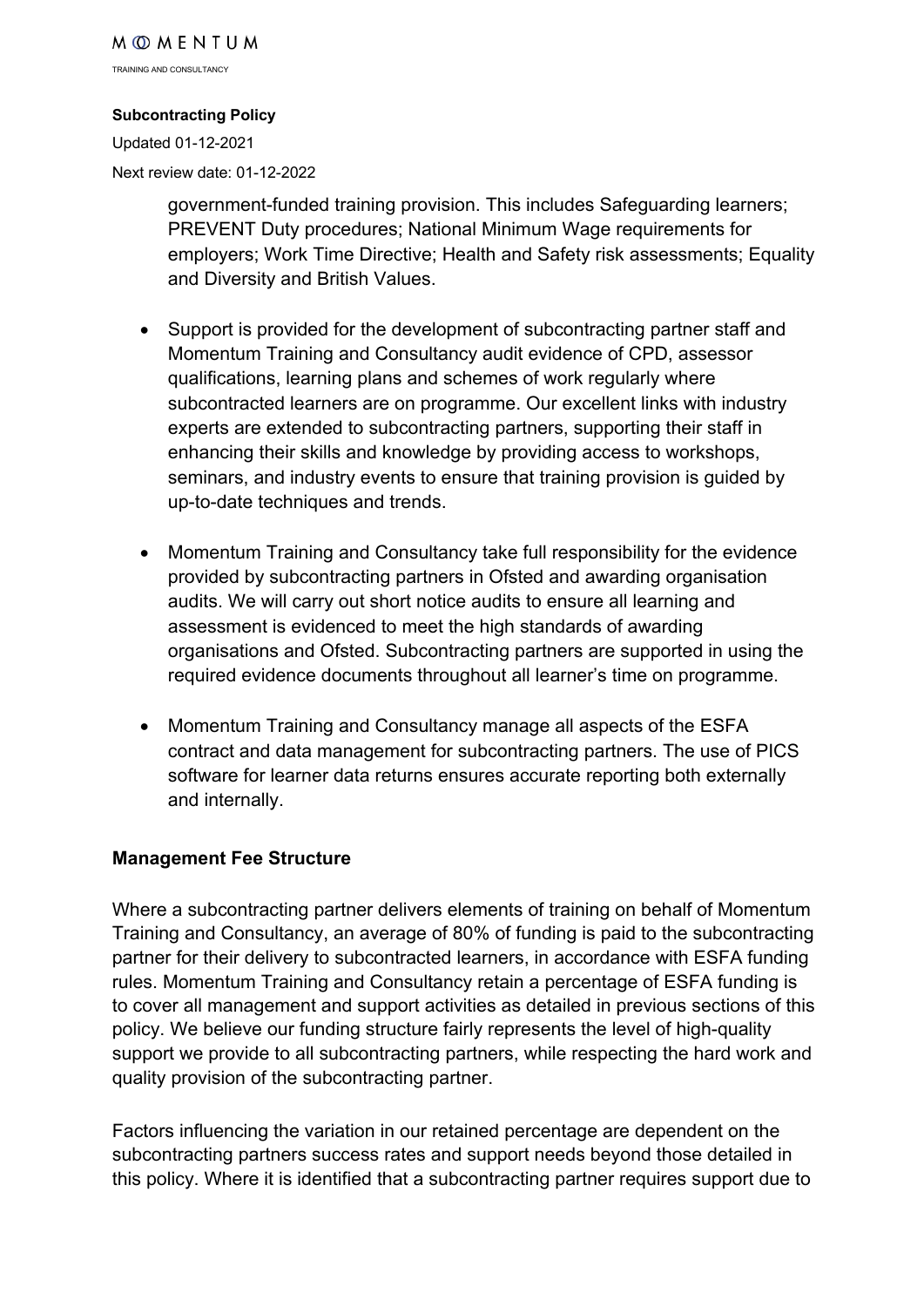TRAINING AND CONSULTANCY

#### **Subcontracting Policy**

Updated 01-12-2021 Next review date: 01-12-2022

lack of experience and/or resources, the retained percentage of funding may increase to fairly reflect the additional services that Momentum Training and Consultancy will provide to support learners and employers. Management fees will never be increased by Momentum Training and Consultancy without justification of additional services and support requirements. All fees and expenses are clearly set out in individual subcontracting agreements to ensure transparency and clarity.

Expenses relating to awarding organisations, such as learner registration and End Point Assessment fees, are built into management fees in agreement with subcontracting partners. Any services outside of those included in the management fee may be charged for and are clearly detailed in subcontracting agreements prior to signing.

Momentum Training and Consultancy are committed to high-quality training for all learners, both in-house and subcontracted. Subcontracting agreements may be revised if performance reviews highlight a need for increased support, to ensure high standards of training provision are met. In the event of any contract revisions, all changes are agreed with subcontracting partners and a new agreement will replace the existing one.

## **Paying our Subcontracting Partners**

Momentum Training and Consultancy adhere to ESFA rules throughout all subcontracting arrangements, including those concerning timely payment to subcontracting partners for training provision.

Our Finance team make monthly submissions to the Data Service via PICS for all learners on programme. Information specific to a subcontracting partner is forwarded to them in a report which details the gross value received in ESFA funding. Information is cross checked by senior managers prior to sending to ensure GDPR regulations are adhered to. The report will detail the net payment due to the subcontracting partner and will be sent to allow time for a subcontracting partner to reconcile with their own live learner data. All deductions made by Momentum Training and Consultancy will be in accordance with individual subcontracting agreements.

Subcontracting partners must agree the monthly net value in writing in a formal request for payment, sent to our Finance team directly via email. Once this has been